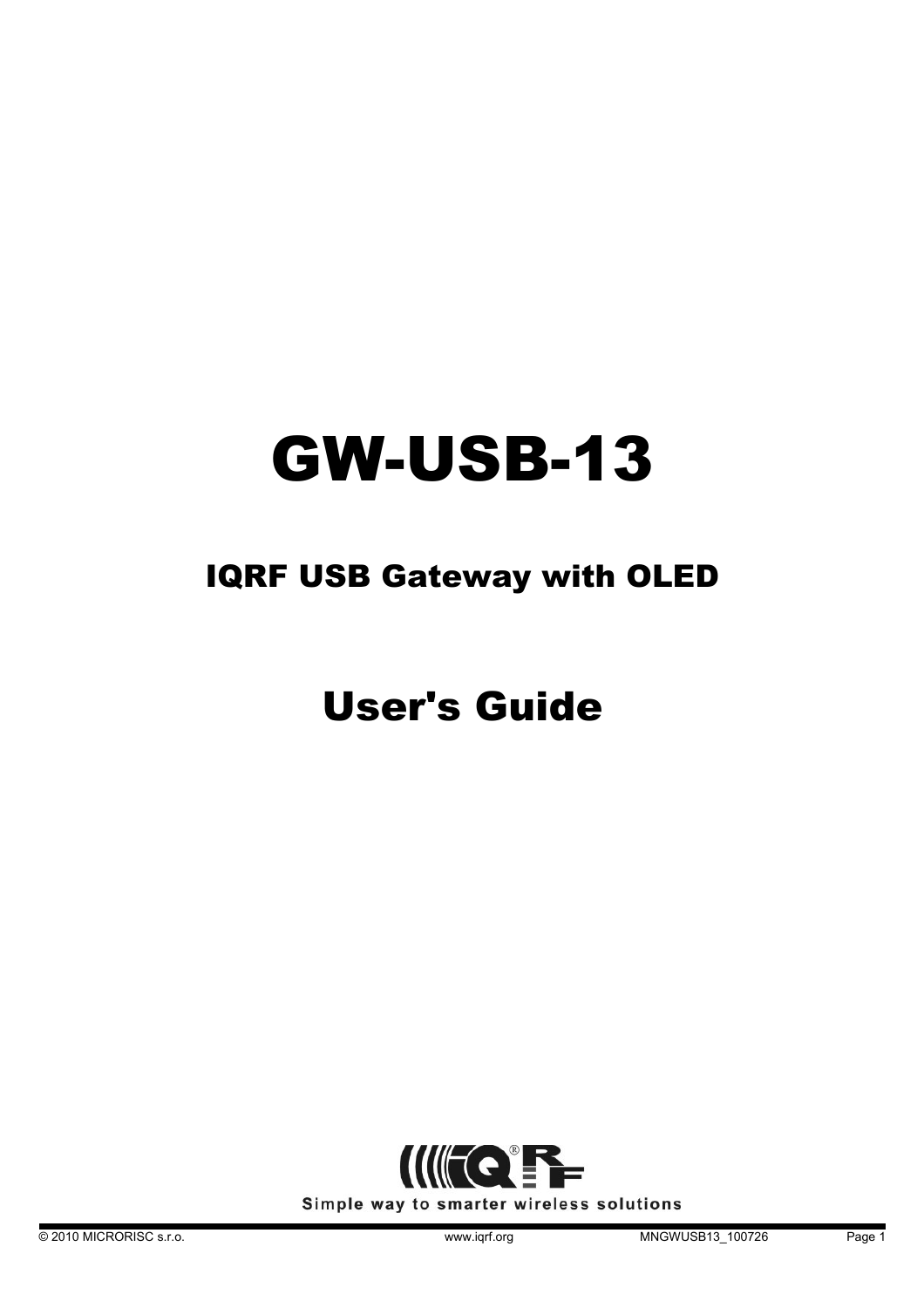**IIIIII QEEE** 

## GW-USB-13

### **Description**

GW-USB-13 is an IQRF gateway with USB connectivity and OLED display.

It is a part of the IQRF platform intended as an interface between USB and an IQRF network or a portable interface between a human and an IQRF network.

It allows to visualise and setup parameters in given application. GW-USB-13 is a generic equipment, i.e. the hardware is fixed and the user can realize specific functionality by software only.

Applications should be developed using the DS-PAGER development set.

### **Applications**

- Home automation
- Portable controllers and pagers
- Diagnostic tool
- Portable service tool for IQRF network management

# **Illion**

### **Key features**

- OLED display 1", 96 x 64 pixels, white
- 8b microcontroller
- USB v2.0 interface
- EEPROM memory
- 3 pushbuttons
- Piezo buzzer
- IQRF transceiver module
- On-board PCB antenna
- Backup accumulator
- Very low power consumption in Sleep mode

### **Block schematics**

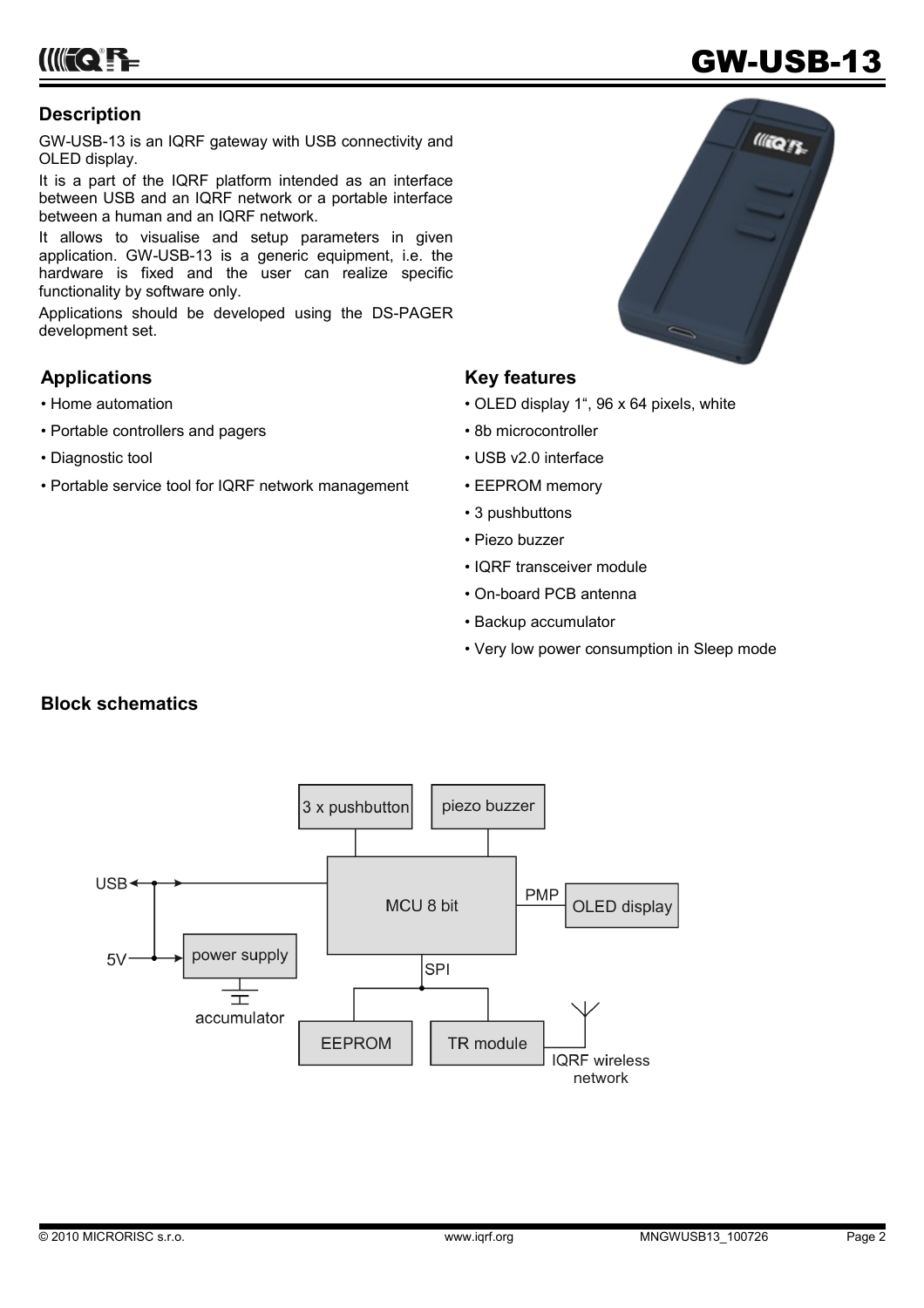| <b>Electrical specifications</b>                                      | (typical values unless otherwise stated)                                                                                                                                                 |  |
|-----------------------------------------------------------------------|------------------------------------------------------------------------------------------------------------------------------------------------------------------------------------------|--|
| Power supply                                                          | $5.0 \pm 0.35$ V DC                                                                                                                                                                      |  |
| Accumulator                                                           | LIP-552240 (Li-Pol 3.7 V, 400 mAh)                                                                                                                                                       |  |
| Display                                                               | OLED 1", 96 x 64 pixels, white                                                                                                                                                           |  |
| USB.                                                                  | V2.0 Compliant SIE                                                                                                                                                                       |  |
| Supply current                                                        | 18 mA to 35 mA, 25 mA 1 typical (depends on display contrast and                                                                                                                         |  |
| operational                                                           | number of active pixels)                                                                                                                                                                 |  |
| standby                                                               | 11 $\mu$ A $^{2}$                                                                                                                                                                        |  |
| accumulator charging                                                  | 85 mA                                                                                                                                                                                    |  |
| Temperature range                                                     | 0 °C to +70 $\degree$ C                                                                                                                                                                  |  |
| Frequency range<br>RF output power<br>Supported TR modules<br>Antenna | 868 MHz or 916 MHz (SW selectable)<br>$1.3 \text{ mW}$<br>TR-52B and highers, without integrated antenna<br>PCB antenna on the GW board.<br>It must be connected (soldered) by the user. |  |
| <b>Dimensions</b>                                                     | 93 mm x 42 mm x 14 mm                                                                                                                                                                    |  |
| Weight                                                                | 42 g <sup>3</sup>                                                                                                                                                                        |  |

**Note 1:** This current is increased due to charging in case of external supply (depended on the accumulator state).

**Note 2:** All peripherals shut down.

**Note 3:** Including accumulator and TR module.

### *Absolute maximum ratings*

Stresses above those values may cause permanent damage to the device. Exposure to maximum rating conditions for extended periods may affect device reliability.

| Supply voltage (VCC) | 5.5V             |  |  |
|----------------------|------------------|--|--|
| Storage temperature  | -40 °C to +85 °C |  |  |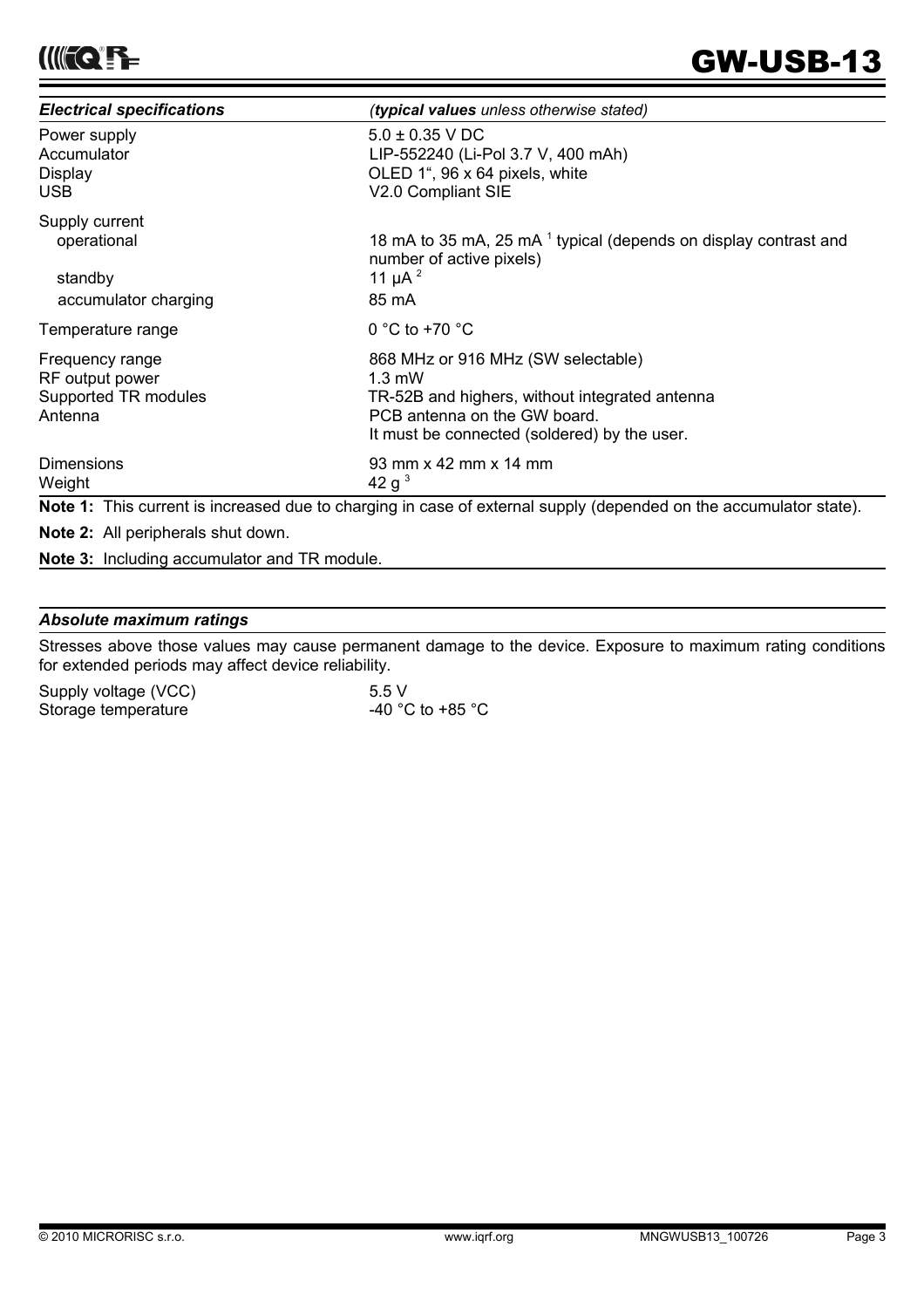

### *Hardware*

GW-USB-13 is a generic equipment, i.e. the hardware is fixed and the user can realize specific functionality by software only. Detailed information for designers is available in the DS-PAGER development set.

### **Power supply**

GW-USB-13 is intended to be supplied via micro USB connector, either from PC or from the adapter. The accumulator serves as a backup for external power source and should be charged from it.

### **Sleep mode**

It is possible to switch off all functions and peripherals for current consumption minimizing, especially in idle or while supplied from the accumulator. GW power is not switched off, the Sleep mode is used instead of this.

### **EEPROM memory**

Capacity: 64 kb, serial interface SPI (shared with the TR module), 1 000 000 erase/write cycles (typ.).

### **Pushbuttons**

Functionality of all three pushbuttons is fully under software control.

### **Beeper**

The functionality is fully under software control.

### **TR module**

The transceiver module is inserted in SIM card connector. User program should be uploaded by an external programmer outside the GW or inside the GW using RF PGM wireless upload (RF PGM should be enabled in external programmer first) – see the AN009 Application note.

### **Antenna**

GW uses the built-in PCB antenna module board.

*Caution:* To enable TR removal, the GW is delivered with TR module not connected to the antenna. It should be soldered by the user before usage.

### **Case**

The plastic case is limited to a very few number of open/close cycles only.

*Tip:* The TR module can be uploaded via RF PGM with the case closed.

### **Interfaces and connectors**

| interface   | pins | connector type                                                 |
|-------------|------|----------------------------------------------------------------|
| <b>USB</b>  | 5    | Micro USB                                                      |
| Accumulator |      | Soldering stripes                                              |
| Charger     | 2    | Via Micro USB connector                                        |
| TR module   | 8    | SIM connector<br>Through hole soldering for antenna connection |

### *Software*

GW-USB-13 software should be developed with the DS-PAGER development set. Detailed information for designers is delivered with it.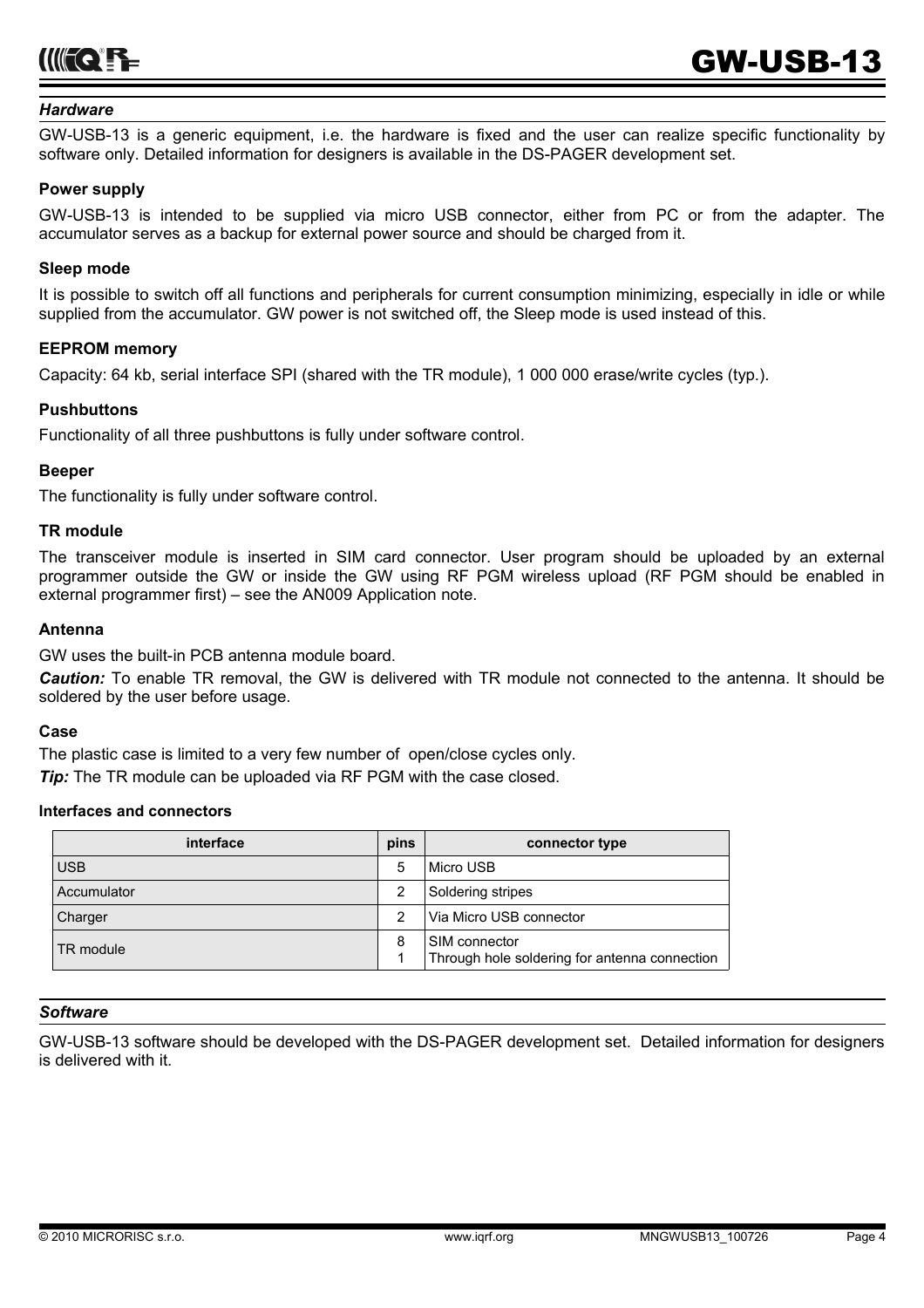IIII<del>I QEZ</del>

### *Pack list*

- GW-USB-13 with Demo application programmed (in Sleep mode)
- TR-52B with E07-SPI example programmed, inserted in SIM connector, not connected to the antenna, switching to the RF PGM after reset disabled
- Accumulator (soldered)
- Micro USB cable

### **Ordering codes**

• GW-USB-13 Gateway GW-USB-13, 868 MHz as well as 916 MHz

### **Recommended options**

- DS-PAGER Development set for GW-USB-13
- MI-TI-A6-microUSB Wall adapter for charging from mains.

### **Document history**

- 100726 Revised, TR-52B inside. Related development set renamed to DS-PAGER.
	- 090825 Related development set renamed to DK-GW-USB-13-xxx.
- 090626 Just visual aspects improved<br>090514 First release
- 090514 First release